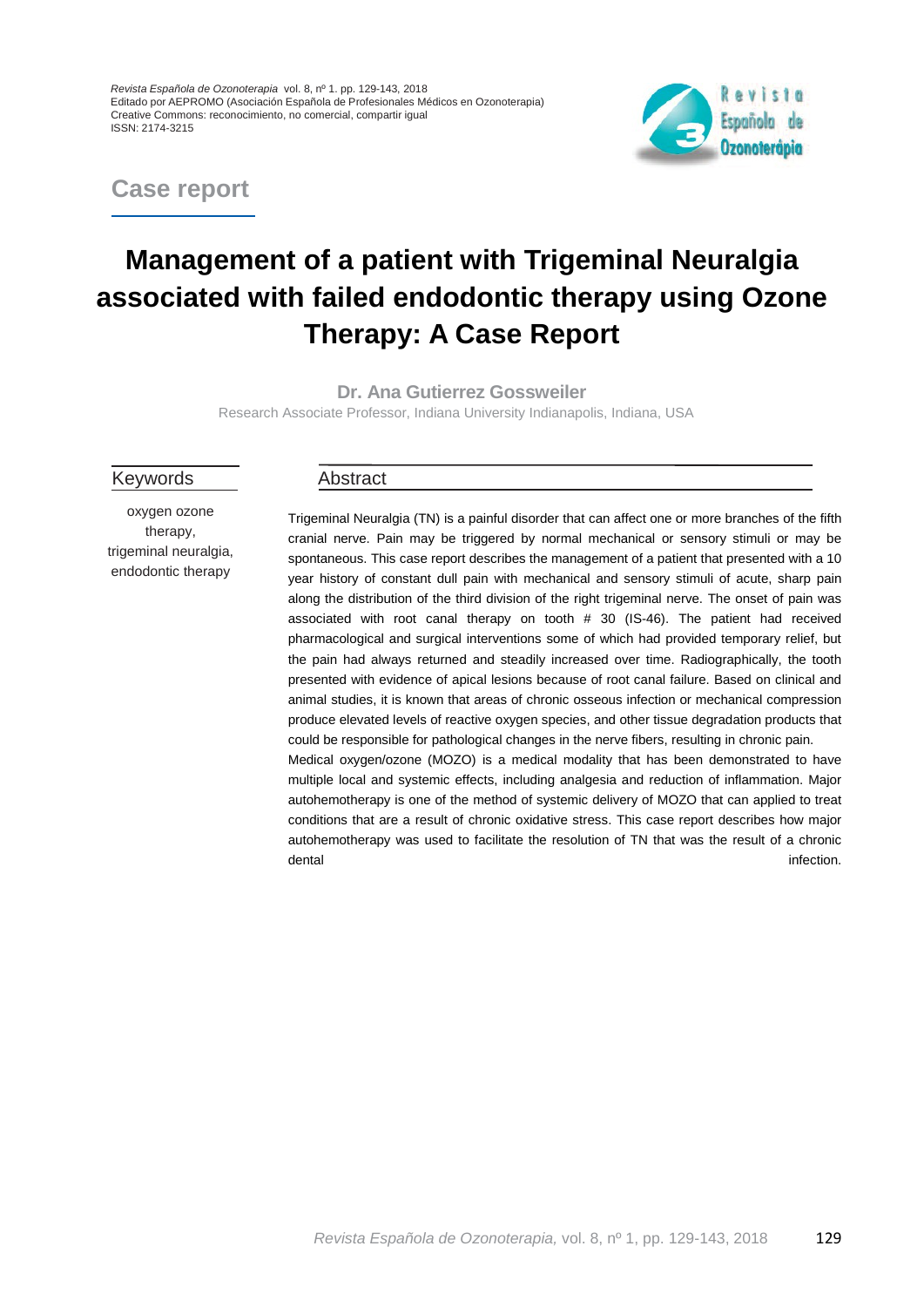### **Suggestion on how to quote this paper:**

Ana Gutierrez Gossweiler. (2018). Management of a patient with Trigeminal Neuralgia associated with failed endodontic therapy using [Ozone Therapy:](https://www.austinozone.com) A Case Report, *Revista Española de Ozonoterapia*. Vol. 8, nº 1, pp 129-143

Autor para correspondencia:: Dra. Ana Gutierrez Gossweiler, Research Associate Professor, Department of Cariology, Operative Dentistry and Dental Public Health, Indiana University School of Dentistry. Medical-Dental Director of the Oral Health Research Institute, Indianapolis, Indiana, USA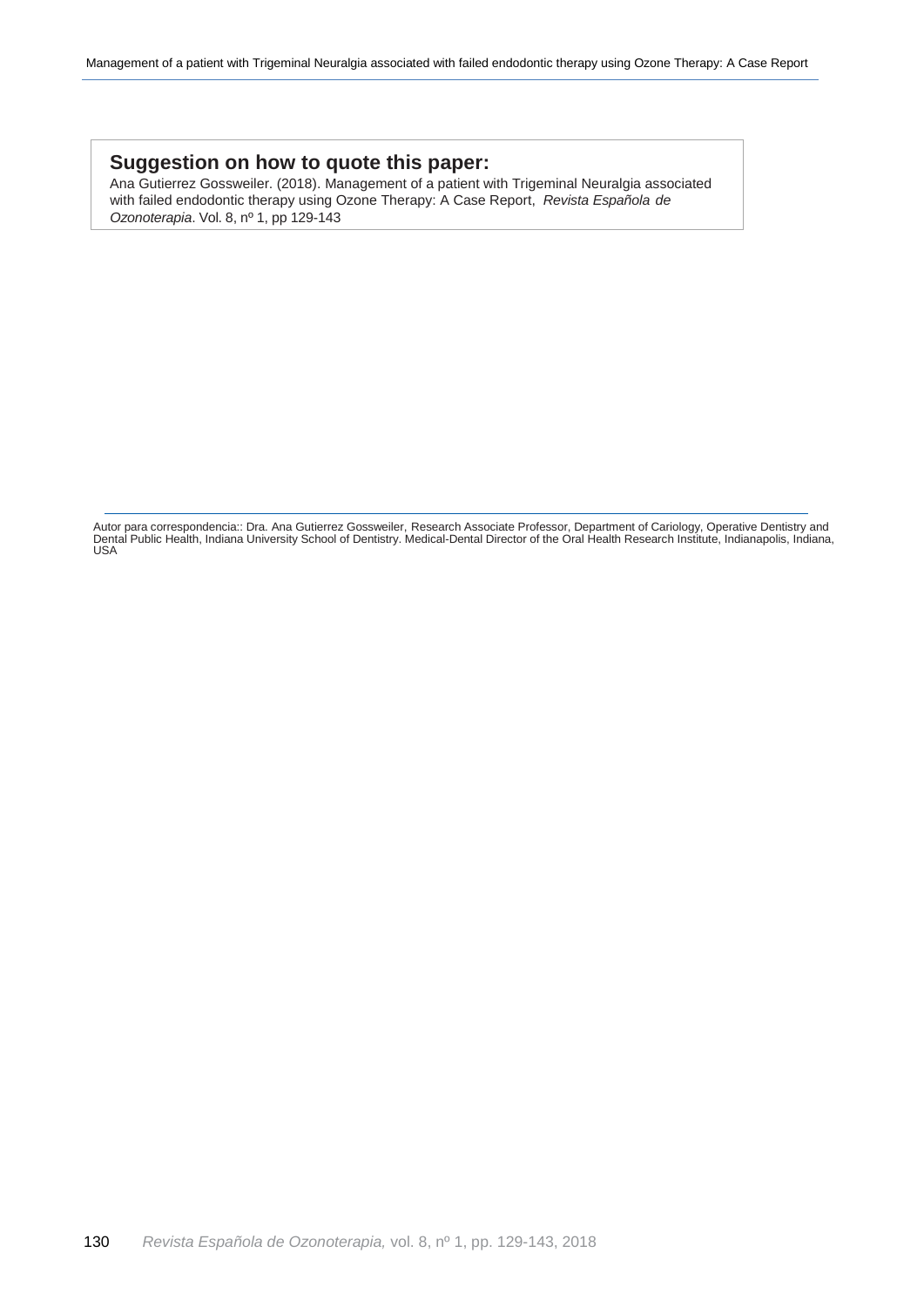# **Introduction**

Trigeminal Neuralgia (TN) is defined by the International Headache Society [IHS] (2018) as is a painful disorder that can affect one or more of the three fifth cranial nerve branches and may be triggered by stimuli or spontaneous. The pain is characterized as paroxysmal, repetitive, unilateral, severe, electric shock-like or stabbing, sharp and it can last from a few seconds to a couple of minutes. TN can be classified into three categories, Classic (Purely paroxysmal, continues pain), Secondary (Associated to multiple sclerosis, a space occupying lesion or other cause), and Idiopathic (Kes & Matovina, 2017; IHS, 2018). This condition affects approximately 4.3 persons per 100,000/year, with a slight predilection for women over men (Overman, 2010). Melek, Devine, and Renton (2018) in their systematic review found that TN is a debilitating condition that has a significant psychosocial impact contributing to co-morbidities such as depression and anxiety. They also found that the pain management for these patients not only include a pharmacological approach, but that they may also require surgical and/or psychosocial interventions. Pharmacologically, the first-choice for medical treatment are anti-epileptic drugs (Cruccu, 2017) but other approaches include neuroleptic drugs, and muscle relaxants (Obermann, 2010). These drugs have a wide range of side effects including memory loss, dizziness, insomnia, somnolence, renal dysfunction and cardiac arrhythmias (Tentolouris-Piperas et al., 2017; Oomens & Forouzanfar, 2015).

Ozone (O3) is an allotropic modification of the oxygen molecule into a chain of three atoms of oxygen that has a high oxidative potential. It is produced by natural events like ultraviolet radiation or electrical discharges. The gas is unstable and is easily degrades to oxygen or by oxidation. Because of its high oxidative potential, it has a high affinity for carbon double bonds and can interact with many organic and inorganic compounds. (Schwartz, 2017; Bocci, 2011). Stoker (1916) reported the first use of ozone in medicine as a germicidal agent in the treatment of German soldier affected by gaseous gangrene. Since them, the understanding of complexity of the mechanism of action that medical oxygen/ozone (MOZO) can have on the human body go beyond the bactericidal effect. Metabolically, the principal effects are (1) an increase usage of glucose use at the cellular level, (2) an increase in protein metabolism and (3) oxidation of unsaturated lipids that produce oxides that can signal the upregulation of the tissue repair mechanisms. In the realm of pain control, MOZO has a dual effect acting as an analgesic and an anti-inflammatory (Schwartz & Martinez-Sanchez, 2012). Studies have demonstrated that MOZO is able to decrease the production of inflammatory mediators, as well as inactivate the metabolic mediators of pain.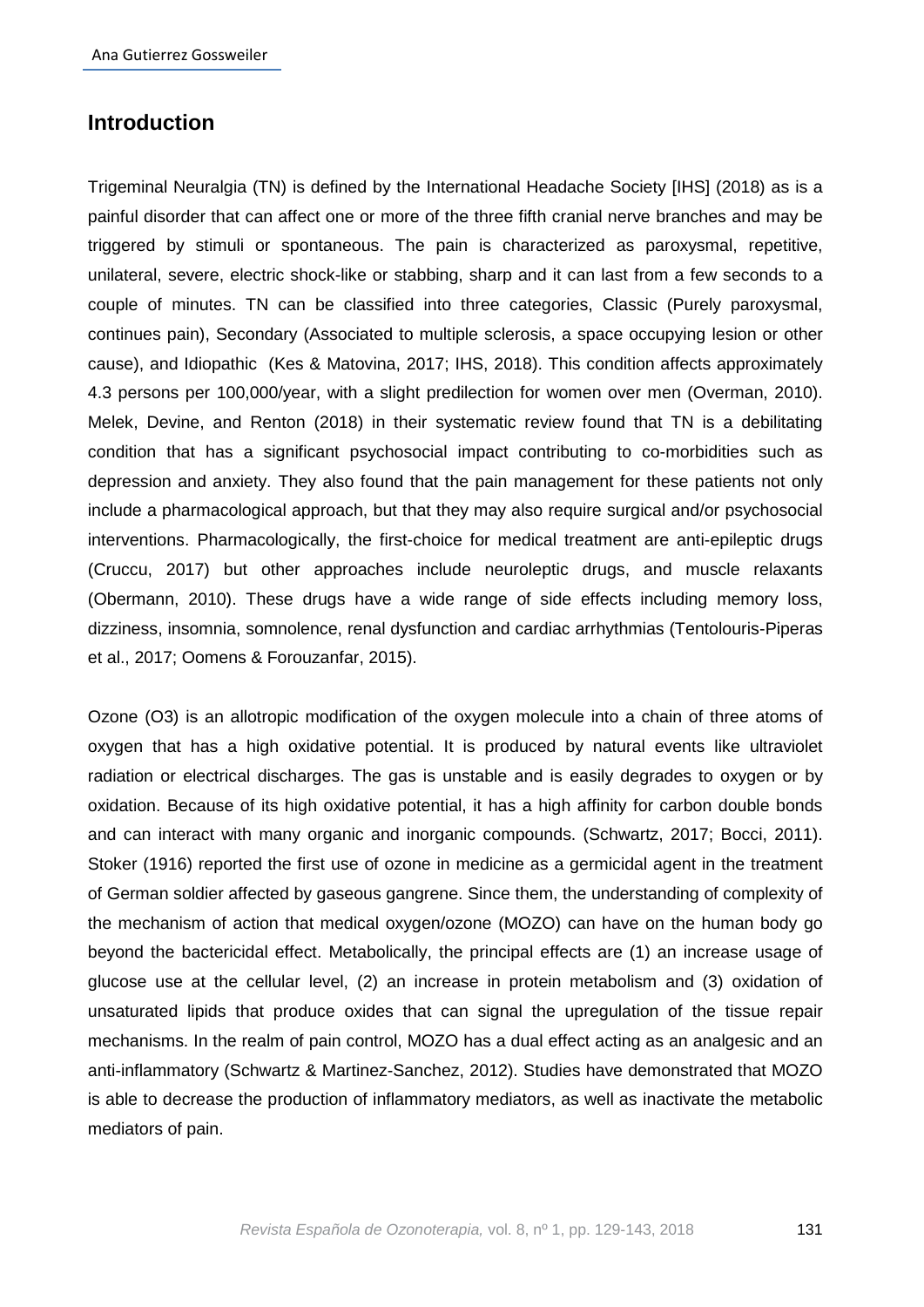At the same time, locally injected MOZO can improve the blood microcirculation by facilitating oxygen delivery to the affected tissues (Re et al., 2011; Iliakis et al., 2001). However, there are limited number of studies that have examined the utility of systemically applied ozone for neurological pain (Clavo, 2013). The aim of this case report is to present the management of a patient with trigeminal neuralgia utilizing major autohemotherapy in conjunction with surgical debridement of an osteonecrotic lesion of the mandible.

## **Case Presentation**

The patient was a 49 years old Caucasian female who presented with constant dull pain along the distribution of the third division of the right trigeminal nerve for the past ten years. The patient associated the onset of pain with the completion of endodontic treatment on tooth #30 (46 International System (IS)) in 2008. In 2010 she was diagnosed with idiopathic trigeminal neuralgia. The patient had experienced short episodes of relief with various pharmacological interventions but, in the long-term, the pain had always returned and steadily increased over time. In 2012 she had undergone decompression surgery of the 7th cranial nerve along the mastoid segment with no relief of her symptoms. At one point, approximately 8 years after the initial endodontic treatment, the patient was taking both oxycodone and oxycontin to control the pain. The patient became concerned by the effects the drugs had on her ability to focus, concentrate on a task and to drive a car. She had weaned herself off of the opioids but had shortly thereafter starting taking Lyrica® (Pregabalin) in an effort to control the pain. While the Lyrica® had fewer side effects, it did not control the pain as effectively and she was concerned by her increase in suicidal thoughts. In 2017 she had sought medical advice from an osteopathic physician. After reviewing her history, he recognized that the pain might have a dental origin and referred her to our office. At the initial appointment, the patient was unable to smile without causing pain. Even though there was no damage to the seventh cranial nerve, she spoke with the corners of the mouth turned down in an effort to prevent causing any pain. Even the retraction of the patient's lips for the photographs caused sharp pain. Her medical diagnoses at the initial appointment were idiopathic trigeminal neuralgia and deep vein thrombosis. The deep vein thrombosis had been a consequence of a motor vehicle accident in 1994 for which she took 5 mg Warfarin (Coumadin®) daily. Her other medication was twice daily 150 mg of Lyrica®. Supplements included a daily dose of a multivitamin, supplemental calcium and 1000 mg of vitamin C.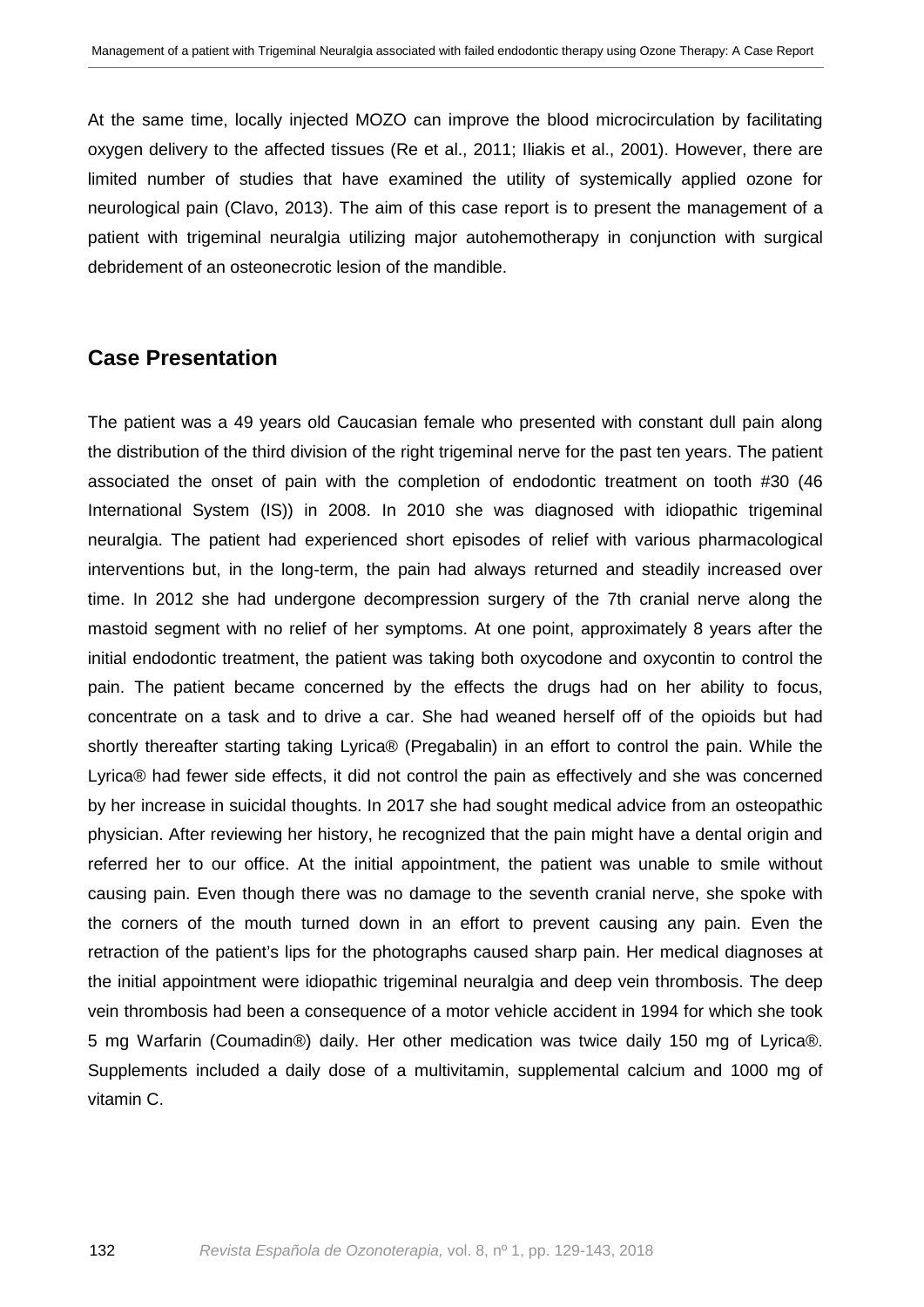.



Additional dental findings included no signs of facial erythema, swelling nor any intra- or extraoral pathologies. Intraorally, tooth # 32 (48 IS) was missing, tooth # 30 (46 IS) presented with a porcelain fused to metal crown (PFMC) with an occlusal restoration closing the access for the endodontic treatment of the tooth and some signs of wear. The rest of the teeth in the quadrant appeared free of caries lesions, restorations or periodontal involvement. Buccal exostosis and large lingual tori were noted in the right mandible (Fig. 1). The baseline pain would vary anywhere from 3 to 7 out of 10 without stimulus. Upon stimulation, the pain was 9 out of 10. The patient did not smile because it was a pain stimulus.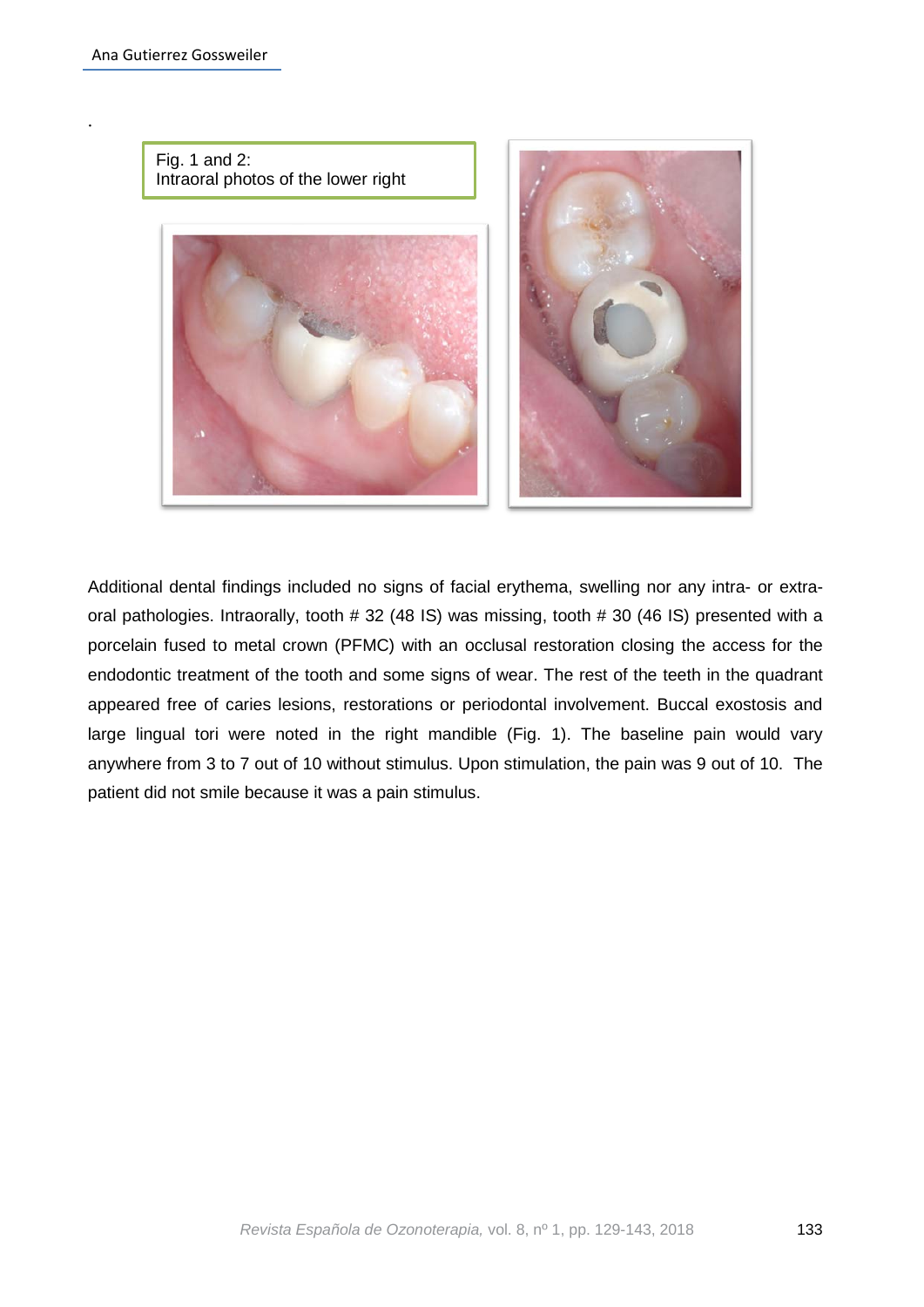Radiographically, in a panoramic view of the patient (Fig. 2), it was found that tooth # 30 (46 IS) presented with a root canal and a crown. A standard panoramic view of the data did not reveal any evidence of bone pathology. A cone beam computed tomography was performed to determine if there was any evidence of bone pathology along the inferior alveolar nerve bundle.



The CBCT slice along the long axis of tooth #30(46 IS) (Fig. 3) demonstrated areas of radiolucency associated with both the mesial and distal root apices. The inferior alveolar nerve canal is radiographically located approximately 7 mm from the apex of the distal root of #30.

.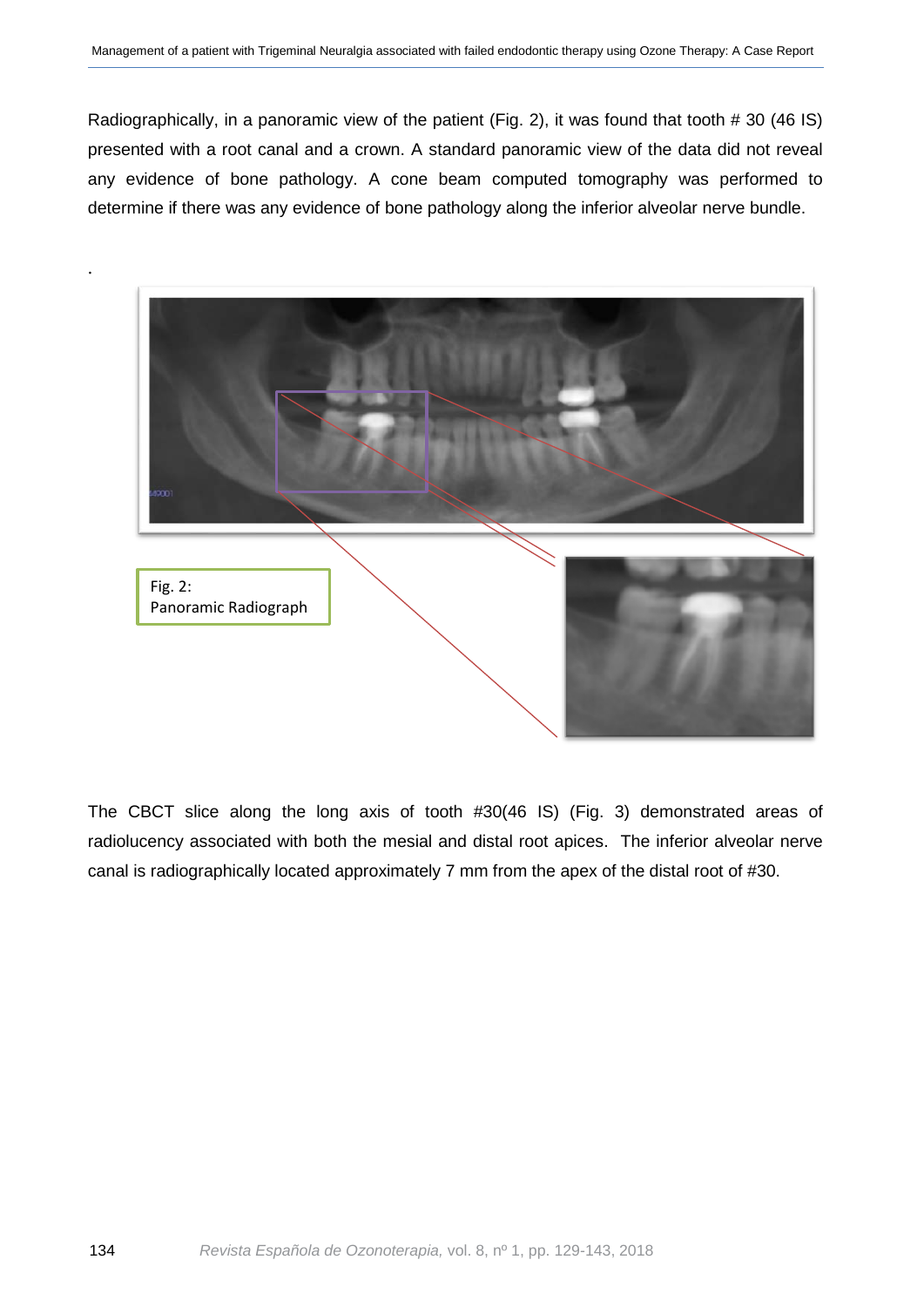

Fig. 3: CBCT slice along the long axis of tooth #30 (46 IS) prior to treatment.

Tangential slices through tooth #30 (46 IS) demonstrate multiple radiolucent areas (as indicated by the arrows on each slice) (Fig. 4) However, even the largest area indicated on figure 4D is approximately three millimeters from the inferior alveolar nerve canal.



Fig. 4A: Slice through the distal root tip #30 (47 IS) 4B: Distal root #30 (46 IS) 4C: Slice through the furcation of #30 (46 IS) 4D: Mesial root #30 (46 IS)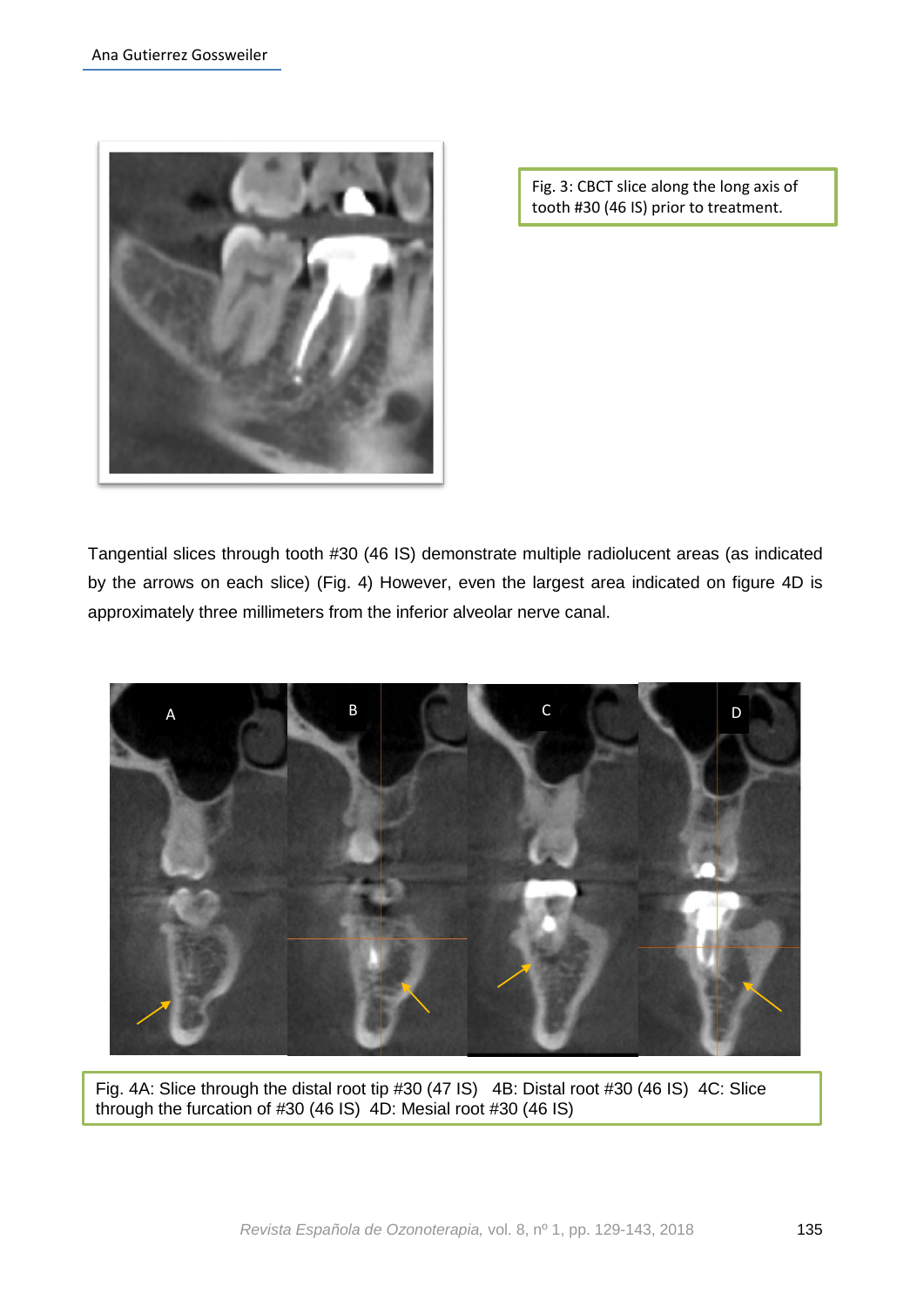# **Treatment**

The patient had already undergone endodontic retreatment and did not wish to consider endodontic surgery as a treatment option. The prior chronic use of opioids and the current daily use of Lyrica® had upregulated the patient's cytochrome p450 liver enzymes. As a consequence, she had a very low pain threshold and thus reduced therapeutic range for local anesthetics, pain medications and sedatives. Following a review of the CBCT images, the patient decided she would prefer to have tooth #30 (46 IS) removed. Following consultations with both a dental anesthesiologist and the patient's physician, it was decided to:

- 1) Provide the patient with three sessions of major autohemotherapy during a two week period prior to the surgical removal of the tooth.
- 2) Remove the tooth under general anesthesia
- 3) Perform an aggressive debridement of the lamina dura and surrounding cancellous bone with piezosurgery if there was a lack of bleeding from the extraction socket
- 4) Not place any bone graft materials nor growth factors into the extraction sites to prevent any possible inflammation due to a foreign body reaction.

Three sessions of major autohemotherapy were provided by a physician with over 5 years of experience in this therapy. Each session consisted of drawing 60 mL of blood into a 60 mL syringe containing 250 units of heparin. This was then discharged into 250 mL container with an additional 250 units of heparin, 1 mL of B-100 complex and 2 mL of calcium gluconate. An equal volume of ozone (60 mL) at a concentration of 45 µg/mL was then injected into the container and gently mixed for at least one minute. The blood was then exposed to UV light and infused back into the patient over a period of (35 to 45) min. Each session was at least 5 days apart over the two weeks prior to surgery with the last session occurring approximately 3 days prior to surgery. No complications were experienced during the major autohemotherapy.

The dental surgery was done in an outpatient surgery clinic for general dental anesthesia. A presurgical interview with the patient revealed:

- 1) That the patient could smile without causing pain,
- 2) That her baseline pain had decreased to a range of 2 to 4 out of 10,
- 3) That even though she had a marked decrease in pain, she still wished to have tooth #30 (46 IS) extracted.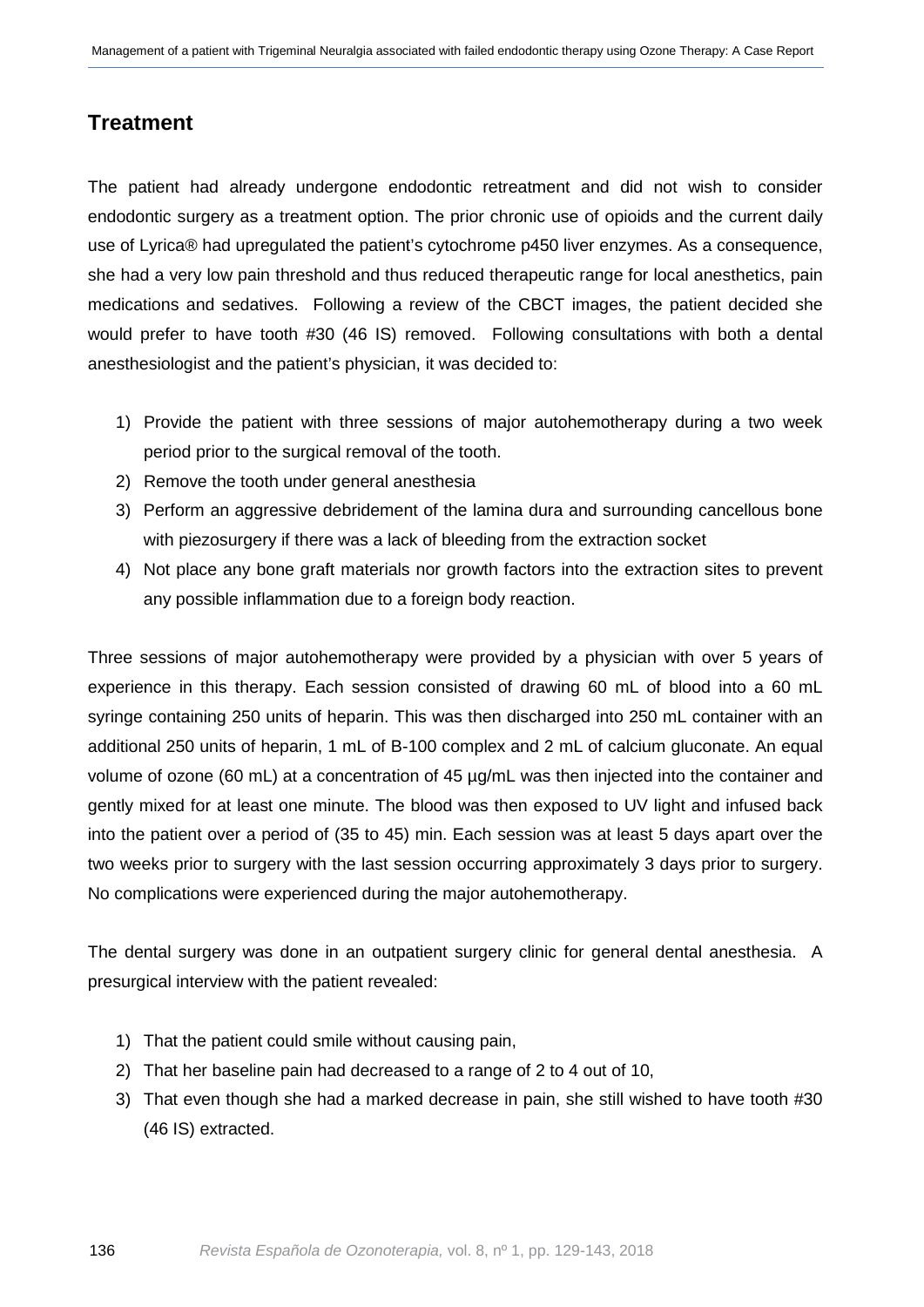The patient was provided general anesthesia and local anesthesia for removal of the tooth and for debridement of the necrotic alveolar bone. The patient had a nasal-tracheal intubation line and an oral obturator placed during surgery. Local anesthesia was provided via an inferior alveolar block and local infiltration of 3.4 mL of 2 % lidocaine with 1:100,000 epinephrine to the right mandible. The crown was removed, the tooth sectioned through the furcation in a buccallingual direction and the mesial and distal tooth segments elevated separately. Minimal bleeding of the extraction socket was noted. Hence, an aggressive debridement of the trabecular bone was done until no granulation tissue could be tactilely noted with a small Miller curette and it was noted that the blood would fill the socket in the course of approximately one minute. An effort was made to avoid any flap reflection so that postoperative pain would be reduced. Surgery was less than one hour without complications. The patient was appointed for a follow up evaluation two weeks following surgery.

At the initial follow up appointment two weeks following surgery, it was noted that the patient's pain level had reduced to a baseline level of 1 to 2 with occasional episodes of acute pain (5 out of 10) but with a marked decrease in frequency. A fibrin clot was noted in the extraction site with no swelling and no erythema. (Fig. 5) The patient reported that she had started to cut back on the dosage and frequency of her Lyrica without consulting her neurologist but with no adverse side effects. The patient agreed to return to clinic in 4 months for a re-evaluation.



Fig. 5. First follow up appointment after extraction of tooth # 30 (46 IS)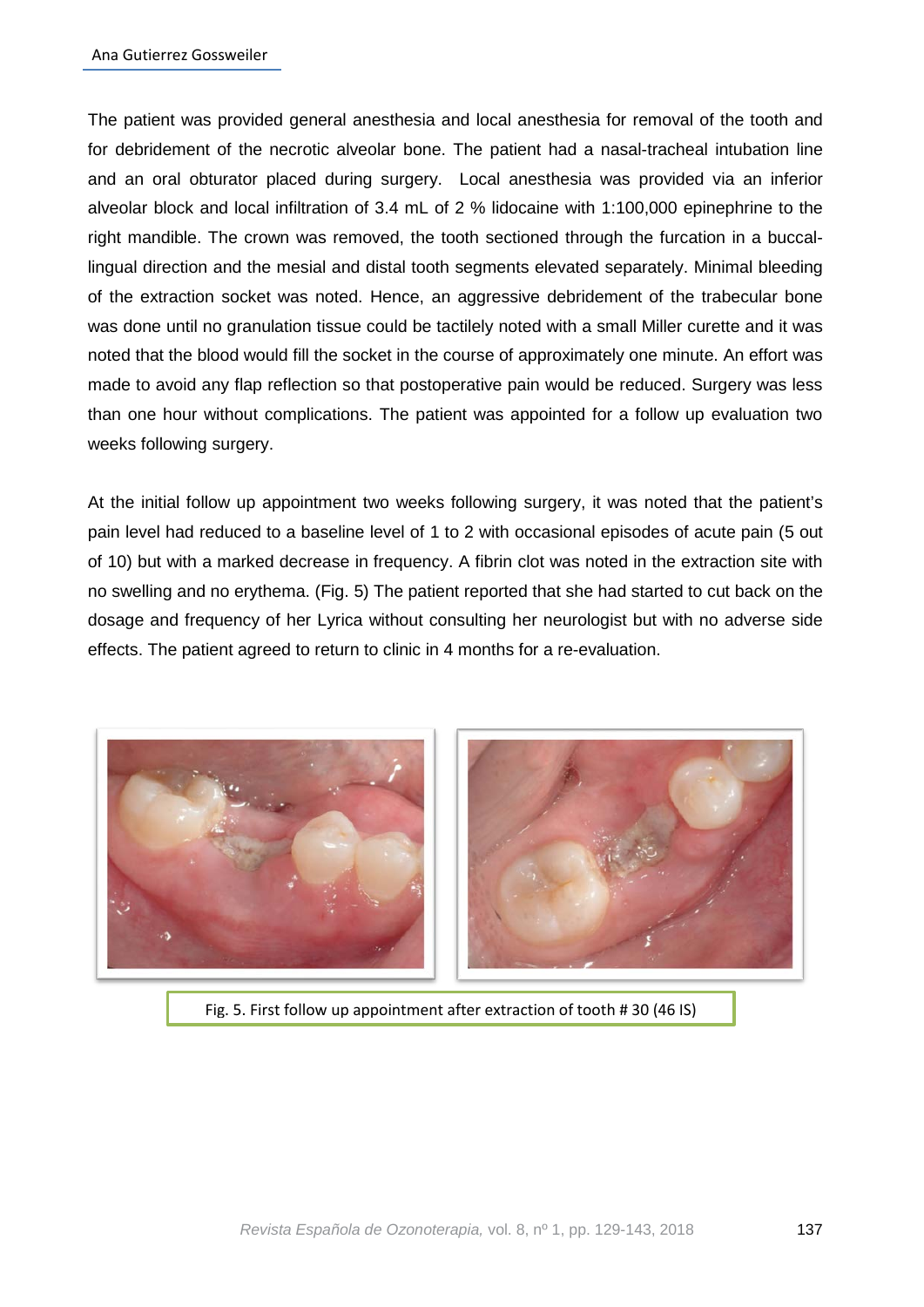At the re-evaluation appointment the gingival mucosa presented normal soft tissue healing and no signs of inflammation or other pathologies.



Fig. 6. First follow up appointment after extraction of tooth # 30 (46 IS)



At the four-month evaluation, the patient stated that she had discontinued all pain medications including Lyrica. The patient stated she had experienced intermittent masticatory pain in tooth #31 in the week prior to the examination but otherwise no pain in the right mandible in the two months prior to the appointment. A new CBCT was done of the mandible to discern if there was sufficient bone regeneration for placement of an endosseous implant in the site. While there was evidence of bone fill, it was incomplete. The examination of the radiograph, also revealed a carious lesion in the occlusal aspect of tooth #31. The patient was asked to schedule for restoration of the lesion.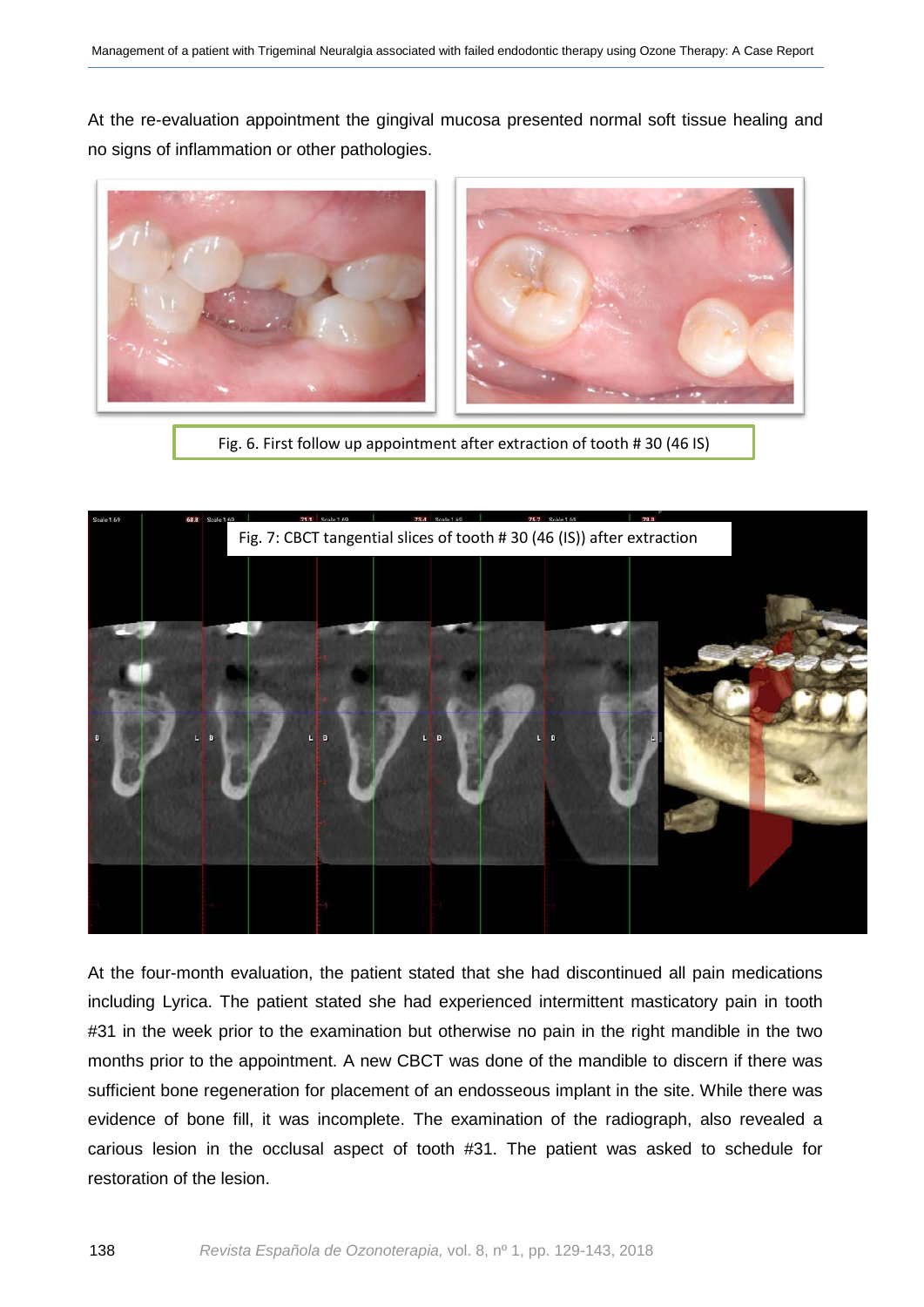# **Discussion**

Trigeminal neuralgia is a well-defined medical condition whose etiology can be challenging since it can arise from a variety of causes. In this case study, the diagnosis was made by a neurologist after the onset of chronic right jaw pain shortly following endodontic therapy on tooth # 30 (46 IS). Trigeminal neuralgia associated with dental treatment was reported by Rothen, et al. (1974), when they evaluated the incidence of facial pain in 283 patients; 192 of them were diagnosed with trigeminal neuralgia, and the rest had some other atypical facial neuralgia. Of those patients, 33 indicated that their pain started as a consequence of the dental treatment. While TN associated with endodontically treated teeth is not common, it has been previously reported in the literature (Francica, et al., 1988). The most common reason for pain after endodontic treatment is damage to the inferior alveolar nerve because of over-instrumentation of the canals in the molar teeth, pressure from the gutta-percha, the sealant material or the effect of the intraoperative medications. (Kes & Motivina, 2017; Escoda-Fancoli, et al., 2007; Pogrel, 2007).

Besides trauma, there are other local factors that can also cause TN. Among them, the most accepted etiology is a neurovascular conflicts, where an artery or vein can produce compression of the trigeminal nerve (TR N) (Thomas & Vilensky, 2014). Anatomical factors such as focal arachneoid thickening, or other local changes associated with the nerve or surrounding structures (Yadav, et al., 2017) can also cause compression of the TR N. Ultrastructural and immunohistochemical examinations of the affected TR N in patients with TN had found pathological changes in the nerve fibers principally showing segmental demyelination and degradation of the myelin, and that those changes were more significant in patients that had long-lasting neuralgias (Marinković, et al., 2009).

Pulpal necrosis or the failure of endodontic treatment can produce apical periodontitis (AP) also referred to in general terms as an apical lesion (AL). This is a chronic osseous infection that is a result of the body's attempt to rid itself of a biofilm that sources its nutrition from the necrotic tissues within a non-vital tooth. Under normal circumstances in a healthy host, a biofilm infection within the mandible is eliminated by the host through a localized inflammatory reaction that produces a transient oxidative burst through the release of reactive oxygen species (ROS) such as superoxide (O2-) or hydroxyl radical (●OH) from polymorphonucleocytes and macrophages. Because a necrotic tooth acts as a continual "injector of infection" to a central bone space, the continual production of ROS, matrix metalloproteinases (MMPs) plus the inhibition of tissue inhibitors of metalloproteinases (TIMPs) produce a dysregulation of normal bone homeostasis through their inhibition of both osteoclasts and osteoblasts (Hernandez-Rios, et al., 2017).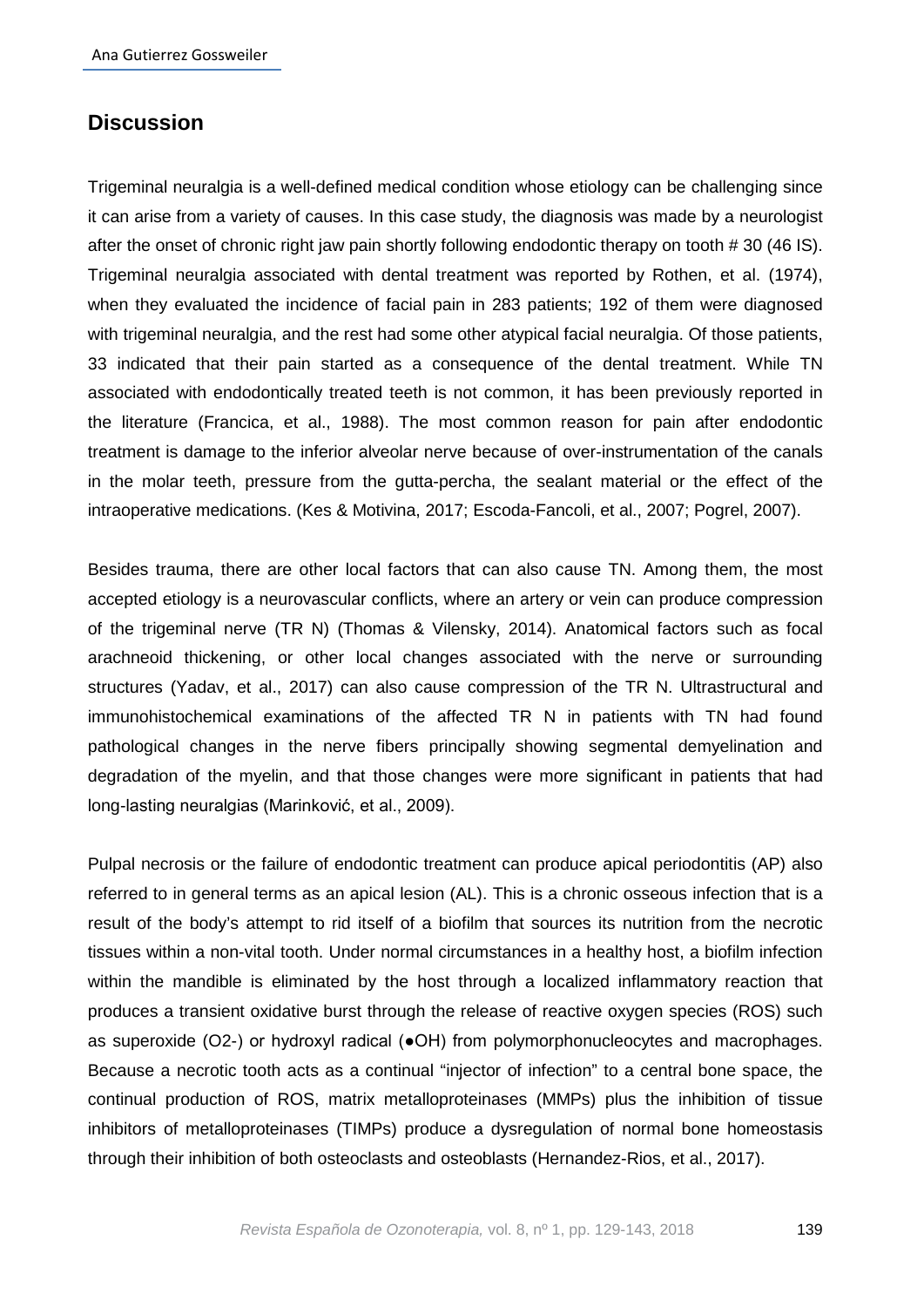This type of lytic lesion can also degrade the myelin sheath of major and minor nerve bundles that wind their way through the jaws (Lin, L., & Langeland, K., 1981). A rat model with mechanically induced TN demonstrated symptoms of hyperalgesia, non-evoked nociceptive behavior, mechanical allodynia and cold hypersensivity due to increased oxidative stress of the first division of the TR N. These TN symptoms were reversed by reducing the oxidative stress (Treveisan et al., 2016).

The use of MOZO via major autohemotherapy has been shown in numerous clinical studies to be beneficial in the treatment of chronic diseases that have oxidative stress as a central etiological feature (Srivastava, K. K., Kumar, R., 2015; Martinez-Sanchez, G., et al., 2012; Bitkina, et al., 2010) Direct application of MOZO gas to treat ischemic biofilm infections is a well-established methodology (Schwartz, 2017). TN secondary to a dental infection possesses both these qualities. When a patient's blood is exposed to a hormetic dose of MOZO, direct oxidation byproducts of plasma and cellular membranes of red blood cells produces ozonides, aldehydes, peroxides and hydrogen peroxide (H2O2). These act as signaling messengers to induce upregulation of the cellular antioxidant systems such as Nrf2 (Laboda, 2016) that serve to counteract the oxidative stress component. It is reasonable to assume that the increased hydrogen peroxide may also serve to decrease the chronic dental infection component but has not been conclusively demonstrated in vivo. Achieving a direct effect on the biofilm produced by an infected tooth via a direct injection of MOZO into the bone is possible but, carries the risk of pain and possible damage to an already demyelinated nerve bundle. In this instance, the use of major autohemotherapy was chosen as a safer and less invasive alternative to direct injection of MOZO.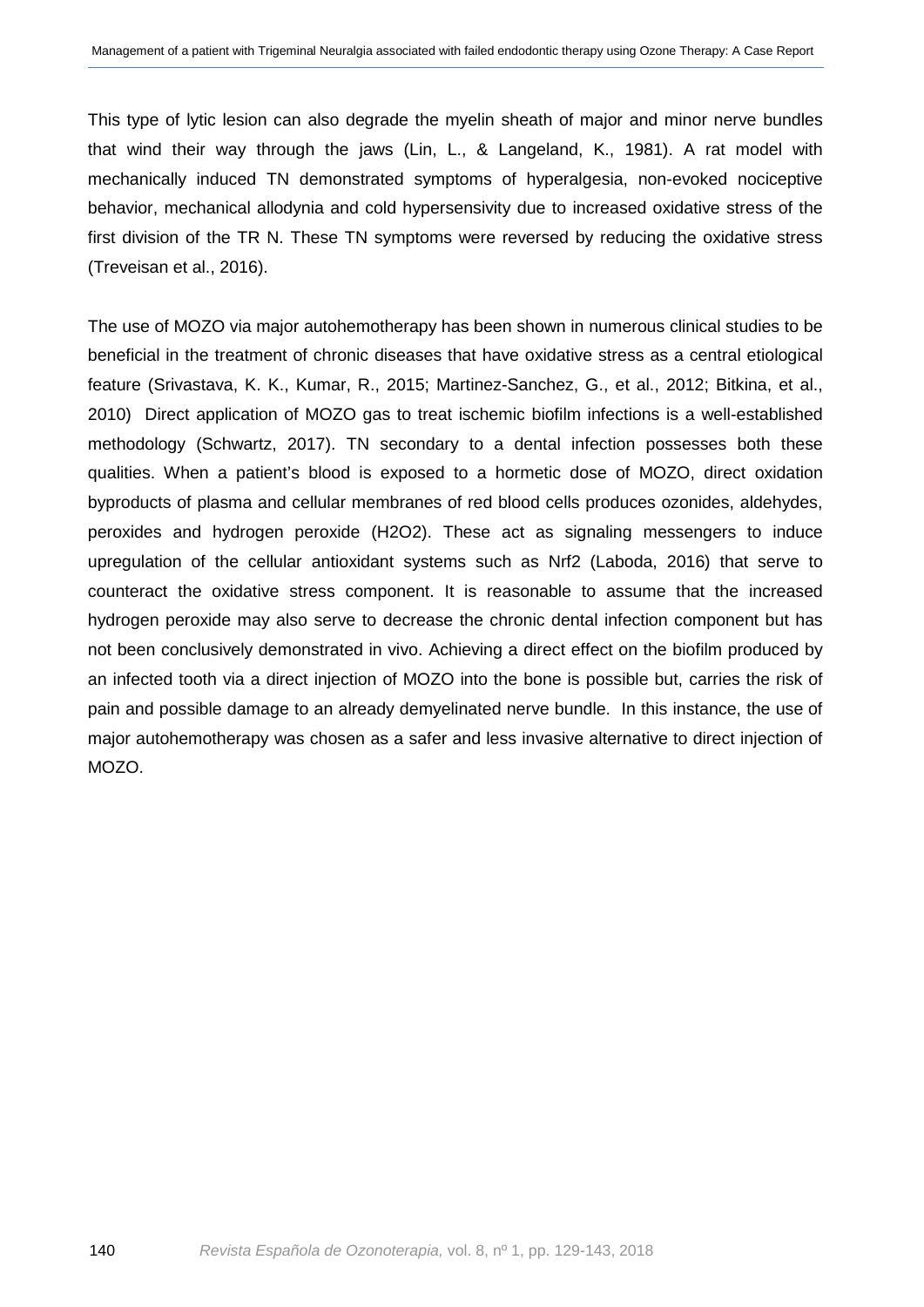# **Conclusions**

TN is a painful condition that can be a consequence of a necrotic tooth or failed endodontic therapy. The alveolar bone surrounding an endodontically treated tooth can become infected producing a localized inflammatory response of the periradicular tissues. A chronic infection of the bone will cause a dysregulation of the normal bone homeostasis, increased oxidative stress and localized enzymatic tissue degradation. Single or multiple lytic lesions within the bone can occur. If a lesion encroaches on a myelinated nerve bundle, such as the inferior alveolar nerve, demyelination can occur, and chronic pain can ensue.

The use of systemically administered MOZO via major autohemotherapy is a new approach for the treatment of chronic neuropathic pain secondary to a chronic dental infection. The rationale for its use stems from the ability of MOZO to decrease oxidative stress without the inherent risks associated with the direct injection of MOZO into a bone compartment. While a positive clinical outcome was achieved in this case, controlled clinical studies are needed to establish the viability of this treatment for patients with TN resulting from apical periodontitis or other chronic osseous infections of the jaws.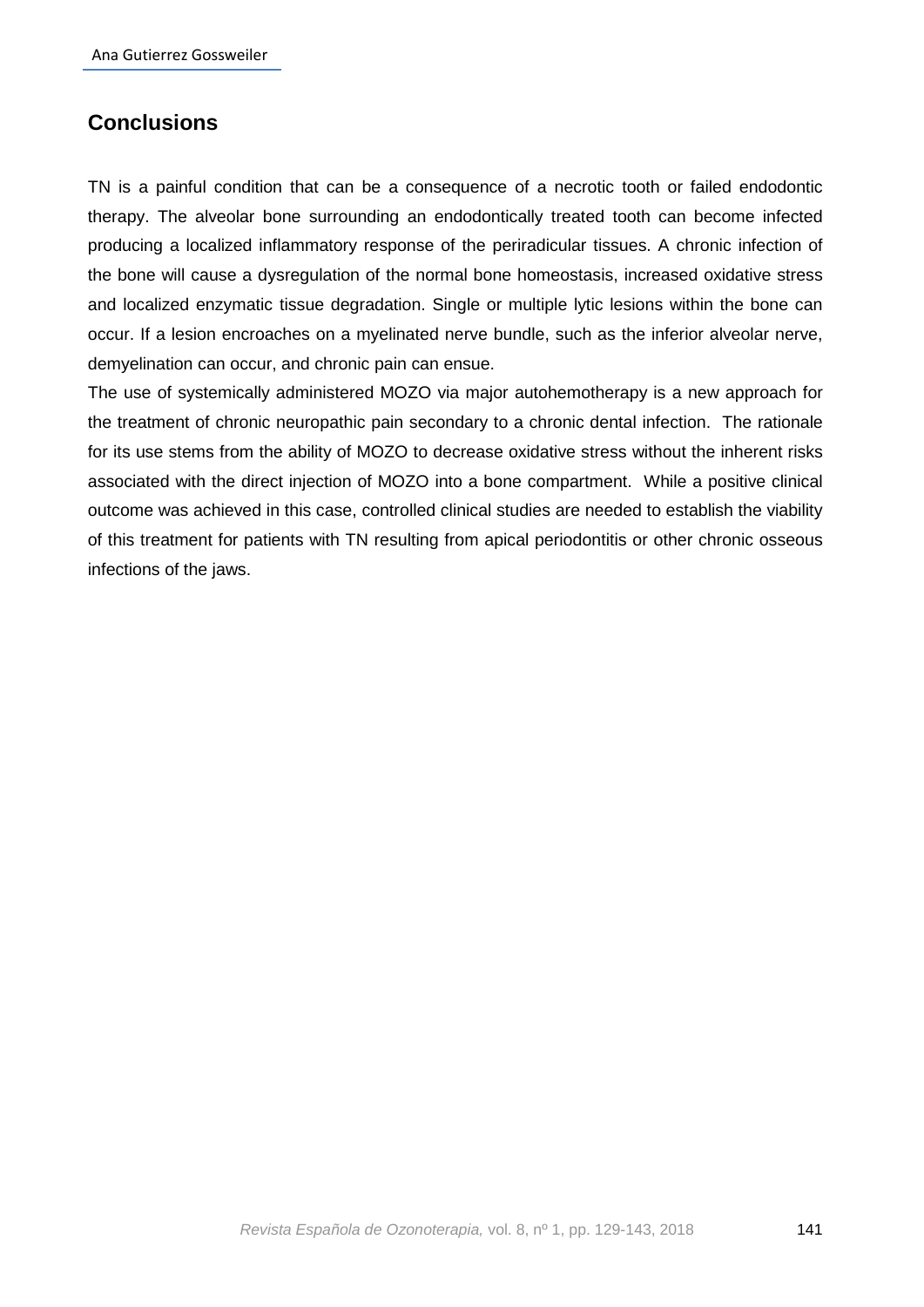# **References**

Bitkina, O. A., Kopytova, T.V., Kontorshchikova, K.N. & Bavrina, A.P. (2010). Oxidative stress level in patients with rosacea and rationale for the therapeutic use of an ozone-oxygen mixture. Klin Lab Diagn, 4, 13-16.

Bocci, V. (2011). Ozone. A new medical drug. (2nd ed.). New York: Springer.

Clavo, B., Santana-Rodriguez, N., Gutierrez, D., Lopez, J.C., Suarez, G., Lopez, L., et al. (2013) Long-term improvement in refractory headache following ozone therapy. J Altern Complement Med, 19(5), 453–458.

Cruccu G., (2017). Trigeminal Neuralgia. Continuum, 23(2), 396-420.

Escoda-Fancoli, J., Canalda-Sahli, C., Soler, A., Figueiredo, R., & Gay-Escoda, C. (2007). Inferior alveolar nerve damage because of overextended endodontic material? A problem of sealer cement biocompatibility?. J. Endod, 33 (12), 1484-1489.

Francica, F., Brickman, J., LoMonaco, C.J. & Lin L.M. (1988). Trigeminal neuralgia and endodontically treated teeth. J. Endod, 14 (7), 360-362.

Hernandez-Rios, P., Pussinen, P.J., Vernal, R. & Hernandez, M. (2017) Oxidative stress in the local and systemic events of apical periodontitis. Front. Physiol., 8, 1-8.

Iliakis, E., Valadakis, V., Vynios, D.H., Tisiganos, C.P., & Agapitos, E. (2001) Rationalization of the activity of medical ozone on intervertebral disc: a histological and biochemical study. Riv Neuroradiol, 14 (suppl 1), 23–30.

International Headache Society (2018). The International Classification of Headache Disorders, 3rd Edition. Cephalgia, 38(1), 1-211.

Kes, V. B. & Matovina, L. Z. (2017) Accommodation to diagnosis of trigeminal neuralgia. Acta Clin Croat, 56, 157-161

Srivastava, K. K., Kumar, R. (2015). Stress, oxidative injury and disease. Ind J Clin Biochem, 30(1), 3-10.

Kes, V. B. & Matovina, L. Z. (2017) Accommodation to diagnosis of trigeminal neuralgia. Acta Clin Croat, 56, 157-161.

Lin, L. & Langeland, K. (1981). Innervation of the inflammatory periapical lesions. Oral Surg. Oral Med. Oral Pathol., 51 (5), 535-543.

Loboda, A., Damulewicz, M. Pyza, E., Jozkowicz, A., & Dulak, J. (2016). Role of Nrf2/HO-1 system in development, oxidative stress response and diseases: an evolutionarily conserved mechanism. Cell. Mol. Life Sci., 73, 3221-3247.

Marinković, S., Gibo, H., Todorović, V., Antić, B., Kovačević, D., Milisavljević, M., et al. (2009). Ultrastructure and immunohistochemistry of the trigeminal peripheral myelinated axons in patients with neuralgia. Clin Neurology and Neurosurgery, 111, 795-800.